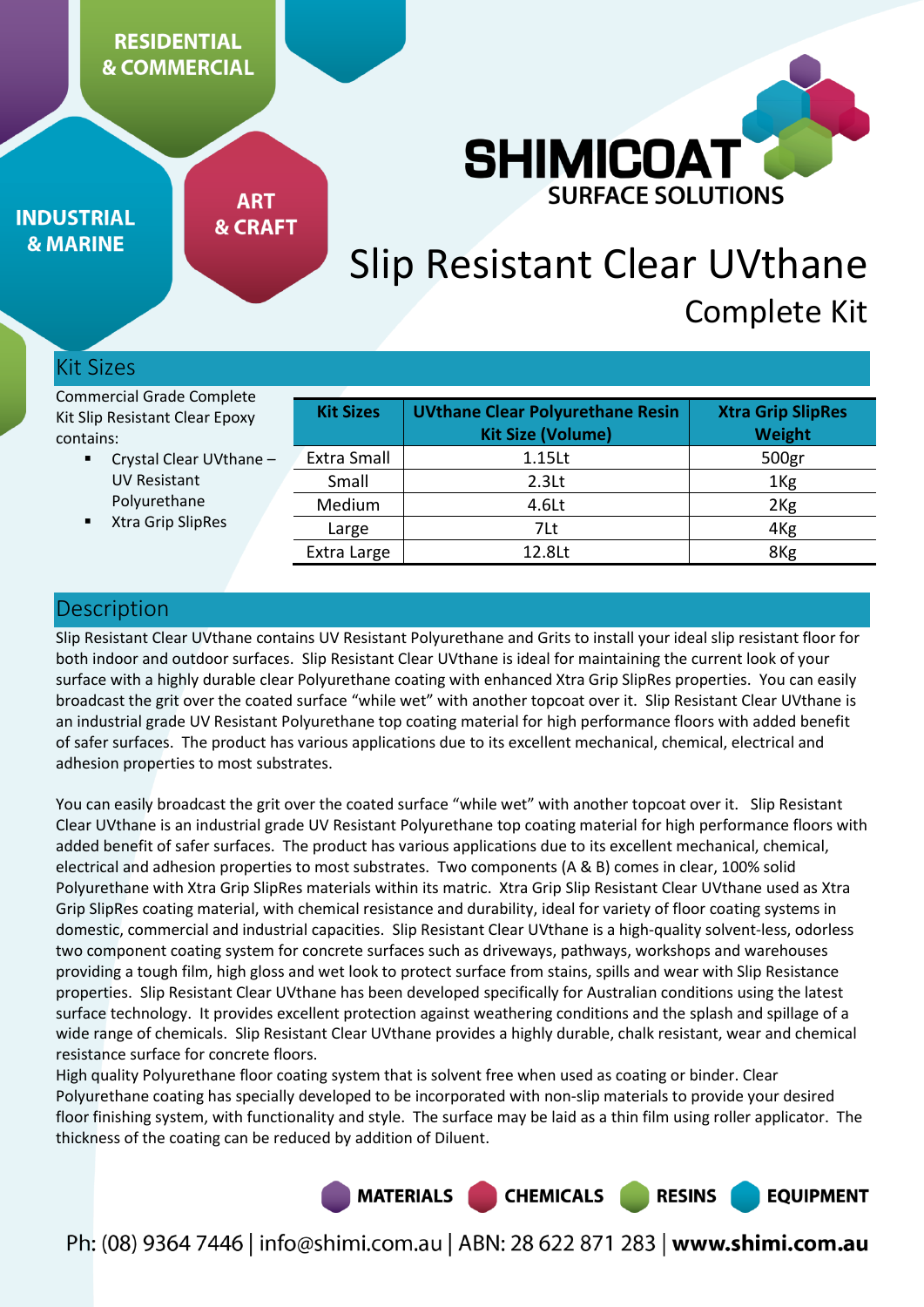

Xtra Grip SlipRes materials used in Slip Resistant Clear UVthane engineered to offer; advanced reinforcing filler functionality with many benefits such as high compressive strength, thermal resistance (high melting point), inert and chemically unreactive. Modern, hygienic, functional and economical surface.

| <b>No</b> | <b>Grit Size</b>    | <b>Oil-Wet Inclining Platform Test</b> | <b>Wet Pendulum Test</b> |  |
|-----------|---------------------|----------------------------------------|--------------------------|--|
| 1         | Superfine           | R9                                     | P2                       |  |
|           | <b>Fine</b>         | R <sub>10</sub>                        | PЗ                       |  |
| 3         | Medium              | R <sub>11</sub>                        | P4                       |  |
| 4         | Coarse              | R <sub>12</sub>                        | P5                       |  |
| 5         | <b>Super Coarse</b> | R <sub>13</sub>                        | P6                       |  |

We DO NOT recommend using R12 and R13 as they are too coarse for this application. For Coarse and Super Coarse applications of R12 and R13, full broadcast SlipRes Xtra Grip floor shall be applied. Silica Sand can be used for full broadcast SlipRes Xtra Grip floor as it is more economical than using SlipRes Xtra Grip. Please contact SHIMICOAT office for further advice.

## Features

Slip Resistant Clear UVthane is supplied in two pack kit, Part A (Resin) and Part B (Curative or Hardener). It also contains highly advanced Slip Resistant materials engineered to reinforce Polyurethane structure with added benefit of durability, high compressive strength, thermal stability and longevity. Slip Resistant Clear UVthane offers many other benefits such as:

- Improved wear and abrasion resistance resulting from hardness and inorganic composition of Slip Resistant materials
- Enhanced acoustic properties owing to its capacity to absorb sound and vibration within the matrix
- Improved Fire Rating performance due to its non-combustible nature and super high temperature melting point materials used in Slip Resistant Clear UVthane.
- Colour-fast and superior gloss retention due to spheres being uniformly being coated with resin and naturally rising, surfacing and positioning over the top surface
- Ideal Polyurethane Coating over the spheres' outer layer, due to the surface tension.
- Modern, Hygiene, Functional and Economical.
- Safe and Compliance with most regulatory.
- Heavy duty clear or pigmented coating for concrete and polished concrete floors.
- Highly resistant to chemical attack and pedestrian or vehicular traffic.
- Long lasting and easily maintained with good resistance to a wide range of domestic and commercial chemicals.
- Solvent free when used as a clear unpigmented coating or binder.
- Outstanding water resistance.
- Seamless, easy to clean and maintain.
- Superior Chemical Resistant Finished surface
- Solvent Free (Unless you apply Diluent for thickness control)
- Engineered formulation for trafficable area with high mechanical strength
- DIY Friendly, easy to apply and curable over a wide range of temperature

# Colour Chart

Clear & Transparent - Water Clear to Pale Amber.

## Coverage

1L covers approximately 5sqm per coat, depend on the conditions of the surface. First coat usually consumes more and the second coat less.

**MATERIALS** 



Ph: (08) 9364 7446 | info@shimi.com.au | ABN: 28 622 871 283 | www.shimi.com.au

**CHEMICALS**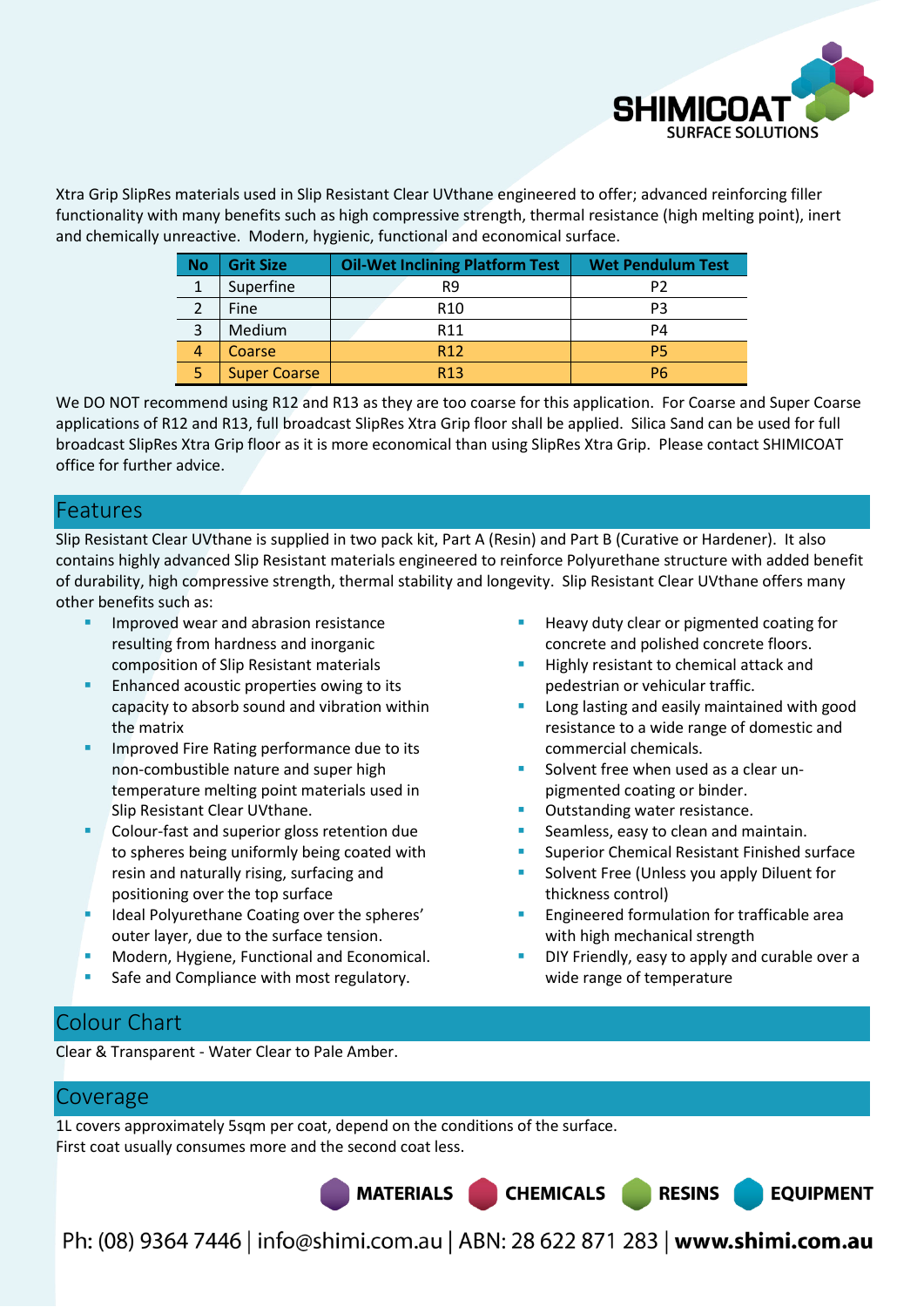

## Applications

Roller, Brush or Squeegee.

## Dry Time at 25°C

| Pot Life:           | 45 minutes at 25°C                                                  |
|---------------------|---------------------------------------------------------------------|
| Tack Free:          | 2-3 hours                                                           |
|                     | Thin Film Set: 6 Hours (Min, depending on temperature and humidity) |
| Dry Cured:          | 8-16 hours – Foot Traffic (depending on temperature and humidity)   |
| <b>Fully Cured:</b> | 7 days (Vehicle Traffic)                                            |
| Re-Coat:            | Over night                                                          |

## Components of the Kit

## **UVthane - UV Resistant Polyurethane**

UVthane Clear is one of SHIMICOAT's innovative products for topcoat applications over Epoxy, Flake, Metallic or direct on concrete or timber surfaces. The product is a high solid and high build Two Pack Crystal Clear Polyurethane specifically engineered to achieve a smooth, hardwearing surface for Flake flooring, textured concrete, masonry, laminate and timber surfaces. It is an ideal choice for use in areas which require an extremely high build, hard protective coating with excellent UV resistance offering clarity and functionality. It produces a high gloss with excellent weathering properties and abrasion resistance. While the main purpose of SHIMICOAT UVthane Clear is to be used as clear topcoat, it can also be tinted in all Australian Standard colours for specialized applications. SHIMICOAT Polyurethane is widely used in marine services where high gloss UV resistant, salt tolerance, hardness and abrasion resistance are required.

Developed by SHIMICOAT R&D department, UVthane Clear is a high-performance resinous surface coating for industrial manufacturing environments, focusing on important properties required for a topcoat protective application.

As an outstanding protection for your valuable business assets, SHIMICOAT Crystal Clear Polyurethane offers all those properties you may require:

- Can be applied as thick as you wish without overheating problem (High Build Clear Resin)
- Abrasive/scratch resistant when compared to MANY other surface coating materials
- **EXECTE Chemical resistant to harshest chemicals available in household**
- Long lasting as it DOES NOT wear out
- Modern, Hygienic, Economical and Functional

For mining, oil & gas industry, agricultural machinery, plant and equipment, marine services or any other application where exceptional durability is crucial, this ultra-tough two-pack polyurethane direct gloss topcoat provides superior performance.

The product retains excellent gloss and colour over a long term, keeping your valuable equipment surfaces and floors looking great while enhancing the image of your business.

Direct on application and Ideal for most surfaces:

- **Grey Concrete**
- **Exposed Aggregate**
- Limestone
- Decorative Concrete
- Epoxy Flake Floors
- Tiles and all Pavers

Creating a smooth impervious surface.

- Timber Surfaces
- Metal Surfaces
- Laminate
- Polished Concrete
- Tools and Appliances
- Indoor and Outdoor

**CHEMICALS RESINS MATERIALS EQUIPMENT**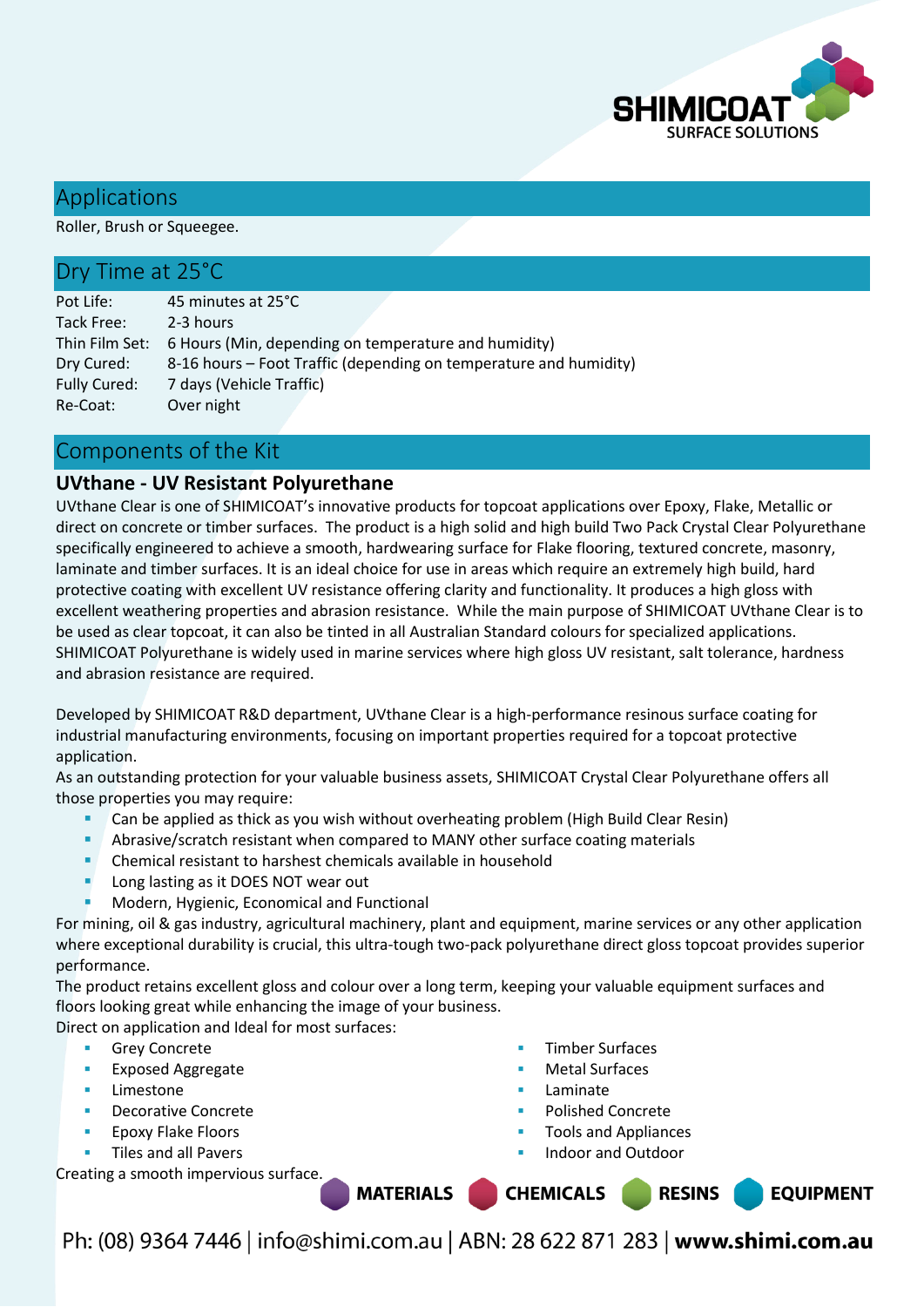

# Xtra Grip Grits

Xtra Grip SlipRes is an inorganic oxide complex of Aluminium with extreme pressure impact resistant of up to 1.5Tonne per grain. Shimicoat Xtra Grip SlipRes is available in many grit sizes to represent Australian Standard Non-Slip Floor Finishing System rating of R9 to R13:

| <b>No</b>      | <b>Grit Size</b>    | <b>Oil-Wet Inclining Platform Test</b> | <b>Wet Pendulum Test</b> |  |
|----------------|---------------------|----------------------------------------|--------------------------|--|
|                | <b>Super Fine</b>   | R9                                     |                          |  |
|                | <b>Fine</b>         | R <sub>10</sub>                        | PЗ                       |  |
| $\overline{3}$ | Medium              | R <sub>11</sub>                        | P4                       |  |
| 4              | Coarse              | R <sub>12</sub>                        | P5                       |  |
| 5              | <b>Super Coarse</b> | R <sub>13</sub>                        | P6                       |  |

## Specifications

Physical & Chemical properties of UVthane:

| Pot Life @25°C                        | 45min                                                   |  |  |
|---------------------------------------|---------------------------------------------------------|--|--|
| <b>Colour of Blend</b>                | <b>Crystal Water Clear</b>                              |  |  |
| <b>Specific Gravity (SG) of Blend</b> | 1.1                                                     |  |  |
| Low Profile Coverage (Kg/sqm)         | Roller Application (200micron) - 0.2Kg of Blend per sqm |  |  |
|                                       | 3Kg Kit covers 15sgm                                    |  |  |
| Maximum Temperature Exposure (°C)     | 140                                                     |  |  |
| <b>Initial Cure Time (Hours)</b>      | 24                                                      |  |  |
| <b>Ultimate Cure Time (Days)</b>      | 7 Davs                                                  |  |  |



Ph: (08) 9364 7446 | info@shimi.com.au | ABN: 28 622 871 283 | www.shimi.com.au

**RESINS** 

**EQUIPMENT**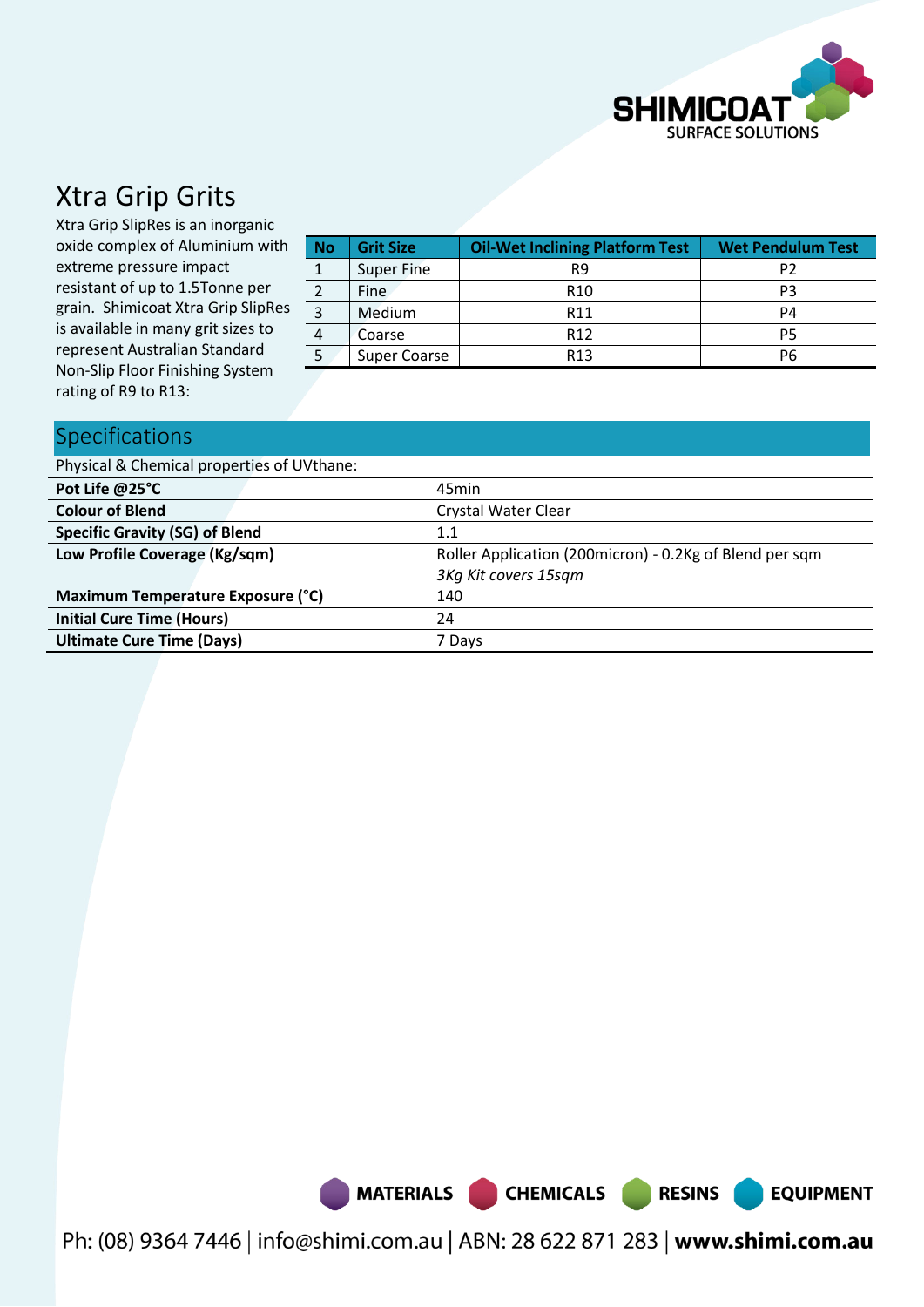

**EQUIPMENT** 

Specific resistance properties of UVthane, in harsh chemicals:

| <b>Media</b>                                                        | <b>Reagent</b>            | <b>Rating</b>                                   |   |  |
|---------------------------------------------------------------------|---------------------------|-------------------------------------------------|---|--|
|                                                                     | Hydrochloric Acid         | B                                               |   |  |
|                                                                     | Sulphuric Acid            | $\mathsf{C}$                                    |   |  |
| <b>Acids</b>                                                        | <b>Acetic Acid</b>        | B                                               |   |  |
|                                                                     | Nitric Acid (10% max)     |                                                 | C |  |
|                                                                     | Phosphoric Acid (25% max) |                                                 | B |  |
|                                                                     | Sodium Hydroxide          |                                                 | B |  |
|                                                                     | Ammonium Hydroxide        |                                                 | A |  |
| Alkalis                                                             | Potassium Hydroxide       |                                                 | B |  |
|                                                                     |                           | Sodium Hypochlorite (Bleach)                    | A |  |
|                                                                     | Xylene                    | A                                               |   |  |
|                                                                     | Methyl Ethyl Ketone (MEK) | C                                               |   |  |
|                                                                     | <b>Diesel</b>             | A                                               |   |  |
|                                                                     | Ethanol                   | A                                               |   |  |
| Solvents                                                            | Acetone                   | B                                               |   |  |
|                                                                     | Kerosene                  | A                                               |   |  |
|                                                                     | Petrol                    | A                                               |   |  |
|                                                                     | Wine & Beer               |                                                 | A |  |
| Code                                                                | <b>Resistance</b>         | <b>Description</b>                              |   |  |
| A                                                                   | Excellent                 | Suitable for Long term immersion                |   |  |
| B                                                                   | Good                      | Suitable for Short-term immersion (Max 3        |   |  |
|                                                                     |                           | days)                                           |   |  |
| $\mathsf C$                                                         | Caution                   | Very short contact time is OK, spill and splash |   |  |
| D                                                                   | Danger                    | Not Recommended                                 |   |  |
| Indicative reference only. Tested in laboratory conditions at 25°C. |                           |                                                 |   |  |

### Resistance properties of UVthane:

| <b>Heat Resistant</b>   | $140^{\circ}$ C                                                                                 | <b>Alkalis</b>            | <b>Resist Short term</b><br>immersion in all alkalis.                                 |
|-------------------------|-------------------------------------------------------------------------------------------------|---------------------------|---------------------------------------------------------------------------------------|
| <b>Weather Proofing</b> | <b>Slip Resistant Clear</b><br>UVthane is ideal for<br>both indoor and<br>outdoor applications. | <b>Salts &amp; Brines</b> | Resist continuous or<br>long-term immersion in<br>all Salts & Brine<br>systems.       |
| <b>Solvents</b>         | Resistant to most<br>hydrocarbon solvents<br>and alcohols.                                      | Water                     | Excellent resist to<br>continuous or long<br>term immersion in<br>fresh & Salt Water. |
| <b>Acids</b>            | Resist splash and spills<br>in all acids.                                                       | <b>Abrasion</b>           | Excellent when fully<br>cured (7 Days)                                                |

**NOTE:** UVthane is UV Resistant, not UV Proof, discoloration under direct sun UV radiation may occur.

MATERIALS CHEMICALS RESINS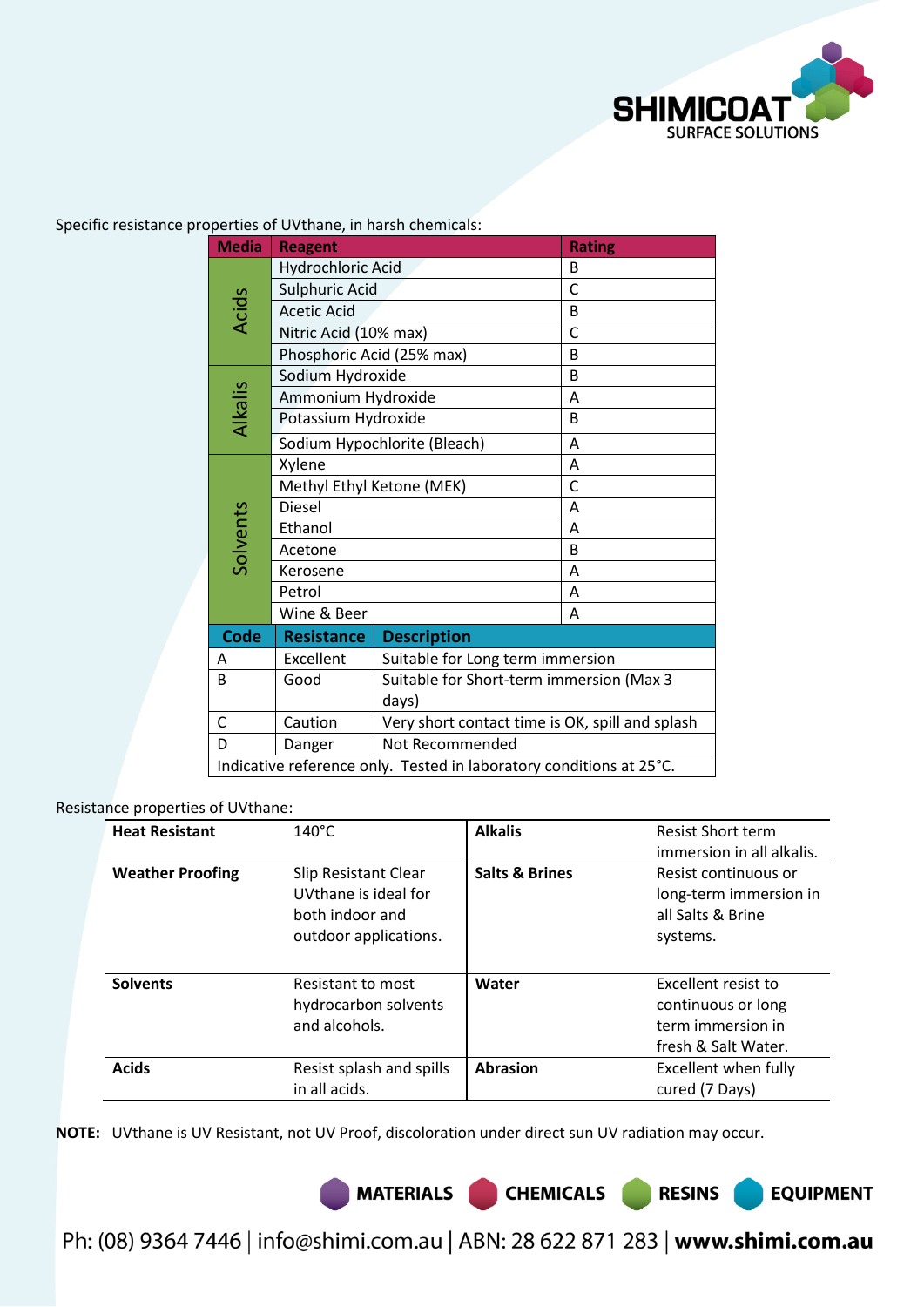

## Direction

The Xtra Grip grit material used in Slip Resistant Clear UVthane, enhances performance of Polyurethane matrix by improving compression strength, increased thermal and fire rating properties and ultimately, Slip Resistant attributes. Slip Resistant Clear UVthane provides functional benefits and added values through enhanced performance of surface coating beyond non-slip properties:

- Durability,
- Easy cleaning feature, Easy Mop, Easy Wipe.
- Enhanced Mechanical and chemical resistant properties,
- **Fire resistant properties,**

### **Mixing:**

Mix thoroughly for a minimum 3 minutes manual or with mechanical mixer at low speed (750rmp Max).

### **Helpful Hints:**

- Ensure surface to be coated is dry. Moisture can cause blooming and delamination.
- Pot life is approximately 45 minutes, work within 30min to ensure ideal rheological properties and easy flow application.
- Use steady long strokes and avoid overworking the roller or pushing your roller too quickly as this may trap air bubbles in the coating.
- Do not apply, if the rain is expected within 24 hours of application.
- Not recommended for use below 10°C or above 35°C.
- New concrete should be allowed to cure fully (at least 20days) before application.
- Keep the containers (Pail or Cans) sealed when not in use.
- Avoid application on hot surfaces.

### **Drying Times**

Slip Resistant Clear UVthane dries in 8-20 hours, depending on temperature and humidity. High temperatures and windy conditions may speed up the curing time.

Keep foot traffic off the final coat for at least 16 hours and vehicles for at least 7 days. Full hardness is achieved after 7 days.

| Temp °C        | <b>Pot Life</b><br>(min) | <b>Surface Dry</b><br>(Hours) | <b>Initial Cure</b><br>(Hours) | <b>Recoat Time</b><br>(Hours) | <b>Fully Cured</b><br>(Days) |
|----------------|--------------------------|-------------------------------|--------------------------------|-------------------------------|------------------------------|
| $10^{\circ}$ C | 45                       | 12                            | 24                             | 24                            | 7 Days                       |
| $20^{\circ}$ C | 40                       | 10                            | 18                             | 18                            | 7 Days                       |
| $30^{\circ}$ C | 35                       |                               | 16                             | 16                            | 7 Days                       |

MATERIALS CHEMICALS

**RESINS** 

**EQUIPMENT**